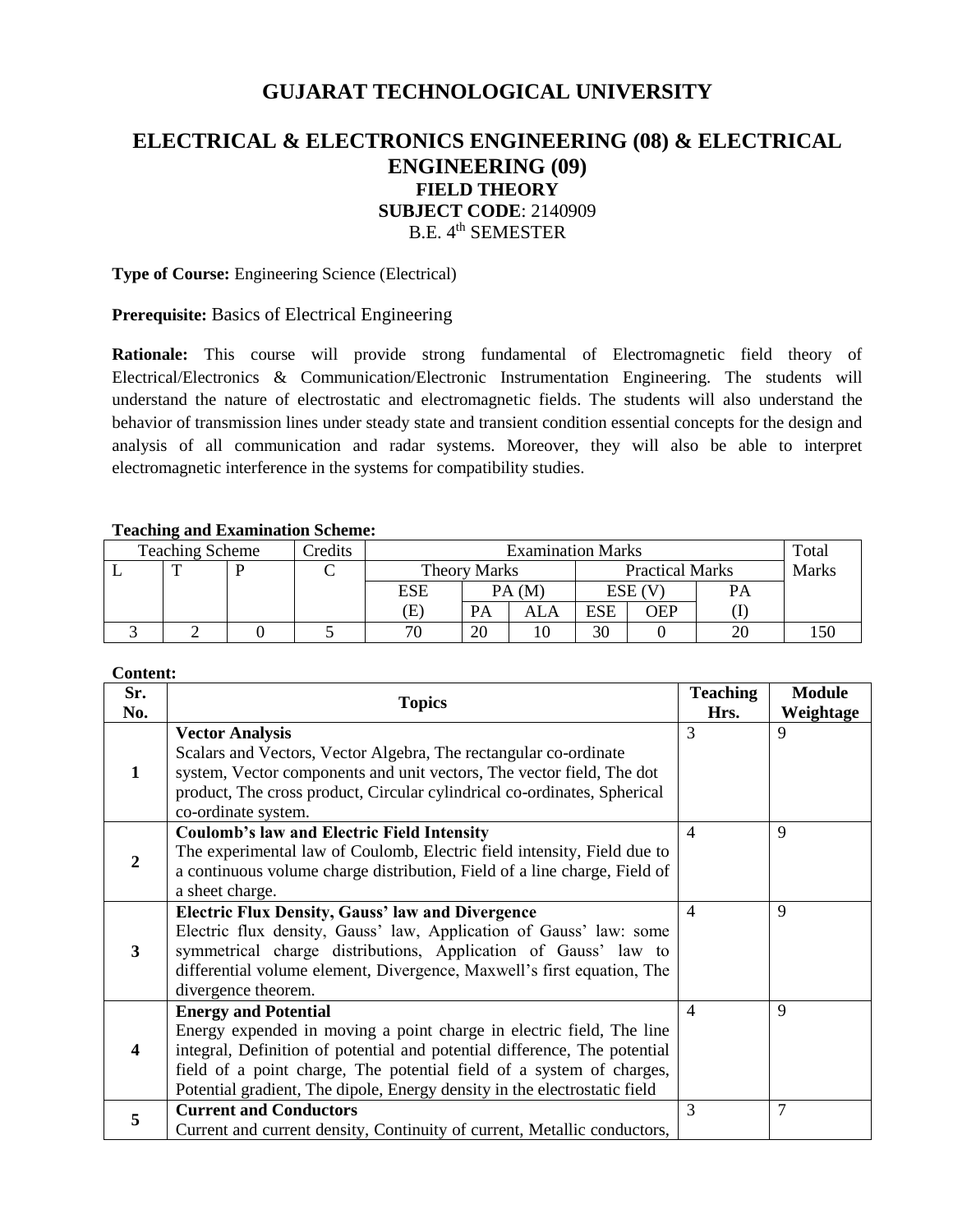| $\overline{7}$<br>3<br><b>Dielectrics and capacitance</b><br>The nature of dielectric materials, Boundary conditions for perfect<br>6<br>dielectric materials, Capacitance, Several capacitance examples,<br>Capacitance of a two wire line<br>3<br>8<br>Poisson's and Laplace's Equation<br>Derivation of Poisson's and Lapalce's equations, Uniqueness theorem,<br>$\overline{7}$<br>Example of the solution of Laplace's equation Example of solution of<br>Poisson's equation<br><b>The Steady Magnetic Field</b><br>$\overline{4}$<br>10<br>Biot Savart law, Ampere's circuital law, Curl, Stoke's theorem,<br>8<br>Magnetic flux and magnetic flux density, The scalar and vector<br>magnetic potentials, Derivation of steady magnetic field laws.<br>9<br><b>Magnetic Forces, Materials and Inductance</b><br>$\overline{4}$<br>Force on a moving charge, Force on a differential current element,<br>Force between differential current elements, Force and torque on a<br>9<br>closed circuit, The nature of magnetic materials, Magnetization and<br>permeability, Magnetic boundary conditions, The magnetic circuit,<br>Potential energy and forces on magnetic materials, Inductance and<br>mutual inductance<br>3<br><b>Time Varying Fields and Maxwell's equation</b><br>$\overline{7}$<br>10<br>Faraday's Law, Displacement current, Maxwell's equation in point<br>form, Maxwell's equation in integral form,<br><b>Transmission Lines</b><br>8<br>$\overline{4}$<br>Physical description of transmission line propagation, The transmission<br>11<br>line equation, Lossless propagation, Lossless propagation of sinusoidal<br>voltages, Complex analysis of sinusoidal voltages, Transmission line<br>equations and their solutions in phasor form<br>3<br>8<br><b>Effects of Electromagnetic Fields</b><br>Electromagnetic Interference and Compatibility (EMI/EMC), EMI<br>Sources, Effects of EMI, Methods to eliminate EMI, EMC Standards, |    | Conductor properties and boundary conditions, Semiconductors. |  |
|---------------------------------------------------------------------------------------------------------------------------------------------------------------------------------------------------------------------------------------------------------------------------------------------------------------------------------------------------------------------------------------------------------------------------------------------------------------------------------------------------------------------------------------------------------------------------------------------------------------------------------------------------------------------------------------------------------------------------------------------------------------------------------------------------------------------------------------------------------------------------------------------------------------------------------------------------------------------------------------------------------------------------------------------------------------------------------------------------------------------------------------------------------------------------------------------------------------------------------------------------------------------------------------------------------------------------------------------------------------------------------------------------------------------------------------------------------------------------------------------------------------------------------------------------------------------------------------------------------------------------------------------------------------------------------------------------------------------------------------------------------------------------------------------------------------------------------------------------------------------------------------------------------------------------------------------------------------------|----|---------------------------------------------------------------|--|
|                                                                                                                                                                                                                                                                                                                                                                                                                                                                                                                                                                                                                                                                                                                                                                                                                                                                                                                                                                                                                                                                                                                                                                                                                                                                                                                                                                                                                                                                                                                                                                                                                                                                                                                                                                                                                                                                                                                                                                     |    |                                                               |  |
|                                                                                                                                                                                                                                                                                                                                                                                                                                                                                                                                                                                                                                                                                                                                                                                                                                                                                                                                                                                                                                                                                                                                                                                                                                                                                                                                                                                                                                                                                                                                                                                                                                                                                                                                                                                                                                                                                                                                                                     |    |                                                               |  |
|                                                                                                                                                                                                                                                                                                                                                                                                                                                                                                                                                                                                                                                                                                                                                                                                                                                                                                                                                                                                                                                                                                                                                                                                                                                                                                                                                                                                                                                                                                                                                                                                                                                                                                                                                                                                                                                                                                                                                                     |    |                                                               |  |
|                                                                                                                                                                                                                                                                                                                                                                                                                                                                                                                                                                                                                                                                                                                                                                                                                                                                                                                                                                                                                                                                                                                                                                                                                                                                                                                                                                                                                                                                                                                                                                                                                                                                                                                                                                                                                                                                                                                                                                     |    |                                                               |  |
|                                                                                                                                                                                                                                                                                                                                                                                                                                                                                                                                                                                                                                                                                                                                                                                                                                                                                                                                                                                                                                                                                                                                                                                                                                                                                                                                                                                                                                                                                                                                                                                                                                                                                                                                                                                                                                                                                                                                                                     |    |                                                               |  |
|                                                                                                                                                                                                                                                                                                                                                                                                                                                                                                                                                                                                                                                                                                                                                                                                                                                                                                                                                                                                                                                                                                                                                                                                                                                                                                                                                                                                                                                                                                                                                                                                                                                                                                                                                                                                                                                                                                                                                                     |    |                                                               |  |
|                                                                                                                                                                                                                                                                                                                                                                                                                                                                                                                                                                                                                                                                                                                                                                                                                                                                                                                                                                                                                                                                                                                                                                                                                                                                                                                                                                                                                                                                                                                                                                                                                                                                                                                                                                                                                                                                                                                                                                     |    |                                                               |  |
|                                                                                                                                                                                                                                                                                                                                                                                                                                                                                                                                                                                                                                                                                                                                                                                                                                                                                                                                                                                                                                                                                                                                                                                                                                                                                                                                                                                                                                                                                                                                                                                                                                                                                                                                                                                                                                                                                                                                                                     |    |                                                               |  |
|                                                                                                                                                                                                                                                                                                                                                                                                                                                                                                                                                                                                                                                                                                                                                                                                                                                                                                                                                                                                                                                                                                                                                                                                                                                                                                                                                                                                                                                                                                                                                                                                                                                                                                                                                                                                                                                                                                                                                                     |    |                                                               |  |
|                                                                                                                                                                                                                                                                                                                                                                                                                                                                                                                                                                                                                                                                                                                                                                                                                                                                                                                                                                                                                                                                                                                                                                                                                                                                                                                                                                                                                                                                                                                                                                                                                                                                                                                                                                                                                                                                                                                                                                     |    |                                                               |  |
|                                                                                                                                                                                                                                                                                                                                                                                                                                                                                                                                                                                                                                                                                                                                                                                                                                                                                                                                                                                                                                                                                                                                                                                                                                                                                                                                                                                                                                                                                                                                                                                                                                                                                                                                                                                                                                                                                                                                                                     |    |                                                               |  |
|                                                                                                                                                                                                                                                                                                                                                                                                                                                                                                                                                                                                                                                                                                                                                                                                                                                                                                                                                                                                                                                                                                                                                                                                                                                                                                                                                                                                                                                                                                                                                                                                                                                                                                                                                                                                                                                                                                                                                                     |    |                                                               |  |
|                                                                                                                                                                                                                                                                                                                                                                                                                                                                                                                                                                                                                                                                                                                                                                                                                                                                                                                                                                                                                                                                                                                                                                                                                                                                                                                                                                                                                                                                                                                                                                                                                                                                                                                                                                                                                                                                                                                                                                     |    |                                                               |  |
|                                                                                                                                                                                                                                                                                                                                                                                                                                                                                                                                                                                                                                                                                                                                                                                                                                                                                                                                                                                                                                                                                                                                                                                                                                                                                                                                                                                                                                                                                                                                                                                                                                                                                                                                                                                                                                                                                                                                                                     |    |                                                               |  |
|                                                                                                                                                                                                                                                                                                                                                                                                                                                                                                                                                                                                                                                                                                                                                                                                                                                                                                                                                                                                                                                                                                                                                                                                                                                                                                                                                                                                                                                                                                                                                                                                                                                                                                                                                                                                                                                                                                                                                                     |    |                                                               |  |
|                                                                                                                                                                                                                                                                                                                                                                                                                                                                                                                                                                                                                                                                                                                                                                                                                                                                                                                                                                                                                                                                                                                                                                                                                                                                                                                                                                                                                                                                                                                                                                                                                                                                                                                                                                                                                                                                                                                                                                     |    |                                                               |  |
|                                                                                                                                                                                                                                                                                                                                                                                                                                                                                                                                                                                                                                                                                                                                                                                                                                                                                                                                                                                                                                                                                                                                                                                                                                                                                                                                                                                                                                                                                                                                                                                                                                                                                                                                                                                                                                                                                                                                                                     |    |                                                               |  |
|                                                                                                                                                                                                                                                                                                                                                                                                                                                                                                                                                                                                                                                                                                                                                                                                                                                                                                                                                                                                                                                                                                                                                                                                                                                                                                                                                                                                                                                                                                                                                                                                                                                                                                                                                                                                                                                                                                                                                                     |    |                                                               |  |
|                                                                                                                                                                                                                                                                                                                                                                                                                                                                                                                                                                                                                                                                                                                                                                                                                                                                                                                                                                                                                                                                                                                                                                                                                                                                                                                                                                                                                                                                                                                                                                                                                                                                                                                                                                                                                                                                                                                                                                     |    |                                                               |  |
|                                                                                                                                                                                                                                                                                                                                                                                                                                                                                                                                                                                                                                                                                                                                                                                                                                                                                                                                                                                                                                                                                                                                                                                                                                                                                                                                                                                                                                                                                                                                                                                                                                                                                                                                                                                                                                                                                                                                                                     |    |                                                               |  |
|                                                                                                                                                                                                                                                                                                                                                                                                                                                                                                                                                                                                                                                                                                                                                                                                                                                                                                                                                                                                                                                                                                                                                                                                                                                                                                                                                                                                                                                                                                                                                                                                                                                                                                                                                                                                                                                                                                                                                                     |    |                                                               |  |
|                                                                                                                                                                                                                                                                                                                                                                                                                                                                                                                                                                                                                                                                                                                                                                                                                                                                                                                                                                                                                                                                                                                                                                                                                                                                                                                                                                                                                                                                                                                                                                                                                                                                                                                                                                                                                                                                                                                                                                     |    |                                                               |  |
|                                                                                                                                                                                                                                                                                                                                                                                                                                                                                                                                                                                                                                                                                                                                                                                                                                                                                                                                                                                                                                                                                                                                                                                                                                                                                                                                                                                                                                                                                                                                                                                                                                                                                                                                                                                                                                                                                                                                                                     |    |                                                               |  |
|                                                                                                                                                                                                                                                                                                                                                                                                                                                                                                                                                                                                                                                                                                                                                                                                                                                                                                                                                                                                                                                                                                                                                                                                                                                                                                                                                                                                                                                                                                                                                                                                                                                                                                                                                                                                                                                                                                                                                                     |    |                                                               |  |
|                                                                                                                                                                                                                                                                                                                                                                                                                                                                                                                                                                                                                                                                                                                                                                                                                                                                                                                                                                                                                                                                                                                                                                                                                                                                                                                                                                                                                                                                                                                                                                                                                                                                                                                                                                                                                                                                                                                                                                     |    |                                                               |  |
|                                                                                                                                                                                                                                                                                                                                                                                                                                                                                                                                                                                                                                                                                                                                                                                                                                                                                                                                                                                                                                                                                                                                                                                                                                                                                                                                                                                                                                                                                                                                                                                                                                                                                                                                                                                                                                                                                                                                                                     |    |                                                               |  |
|                                                                                                                                                                                                                                                                                                                                                                                                                                                                                                                                                                                                                                                                                                                                                                                                                                                                                                                                                                                                                                                                                                                                                                                                                                                                                                                                                                                                                                                                                                                                                                                                                                                                                                                                                                                                                                                                                                                                                                     |    |                                                               |  |
|                                                                                                                                                                                                                                                                                                                                                                                                                                                                                                                                                                                                                                                                                                                                                                                                                                                                                                                                                                                                                                                                                                                                                                                                                                                                                                                                                                                                                                                                                                                                                                                                                                                                                                                                                                                                                                                                                                                                                                     | 12 |                                                               |  |
|                                                                                                                                                                                                                                                                                                                                                                                                                                                                                                                                                                                                                                                                                                                                                                                                                                                                                                                                                                                                                                                                                                                                                                                                                                                                                                                                                                                                                                                                                                                                                                                                                                                                                                                                                                                                                                                                                                                                                                     |    |                                                               |  |
| Advantages of EMC standards, Biological effects of EMI/EMR                                                                                                                                                                                                                                                                                                                                                                                                                                                                                                                                                                                                                                                                                                                                                                                                                                                                                                                                                                                                                                                                                                                                                                                                                                                                                                                                                                                                                                                                                                                                                                                                                                                                                                                                                                                                                                                                                                          |    |                                                               |  |
| (Electromagnetic Interference, Electromagnetic radiation)                                                                                                                                                                                                                                                                                                                                                                                                                                                                                                                                                                                                                                                                                                                                                                                                                                                                                                                                                                                                                                                                                                                                                                                                                                                                                                                                                                                                                                                                                                                                                                                                                                                                                                                                                                                                                                                                                                           |    |                                                               |  |

## **Suggested Specification table with Marks (Theory):**

| <b>Distribution of Theory Marks</b> |       |         |         |         |  |  |
|-------------------------------------|-------|---------|---------|---------|--|--|
| R Level                             | Level | A Level | N Level | E Level |  |  |
| 20                                  |       |         |         | 10      |  |  |

**Legends: R: Remembrance; U: Understanding; A: Application, N: Analyze and E: Evaluate and above Levels (Revised Bloom's Taxonomy)**

Note: This specification table shall be treated as a general guideline for students and teachers. The actual distribution of marks in the question paper may vary slightly from above table.

## **Reference Books:**

- 1. Engineering Electromagnetics by W.H. Hayt and J A Buck, Tata McGraw Hill Publications
- 2. Electromagnetic Field Theory and Transmission Lines by G.S.N. Raju, Pearson Education
- 3. Fundamentals of Electromagnetics by A.V. Mahatme, University Science Press
- 4. Elements of Electromagnetics by Matthew N.O. Sadiku, Oxford University Press
- 5. Electromagnetics with Applications by Kraus and Fleisch, Tata McGraw Hill Publications
- 6. Fundamentals of Engineering Electromagnetics by Sunil Bhooshan, Oxford University Press